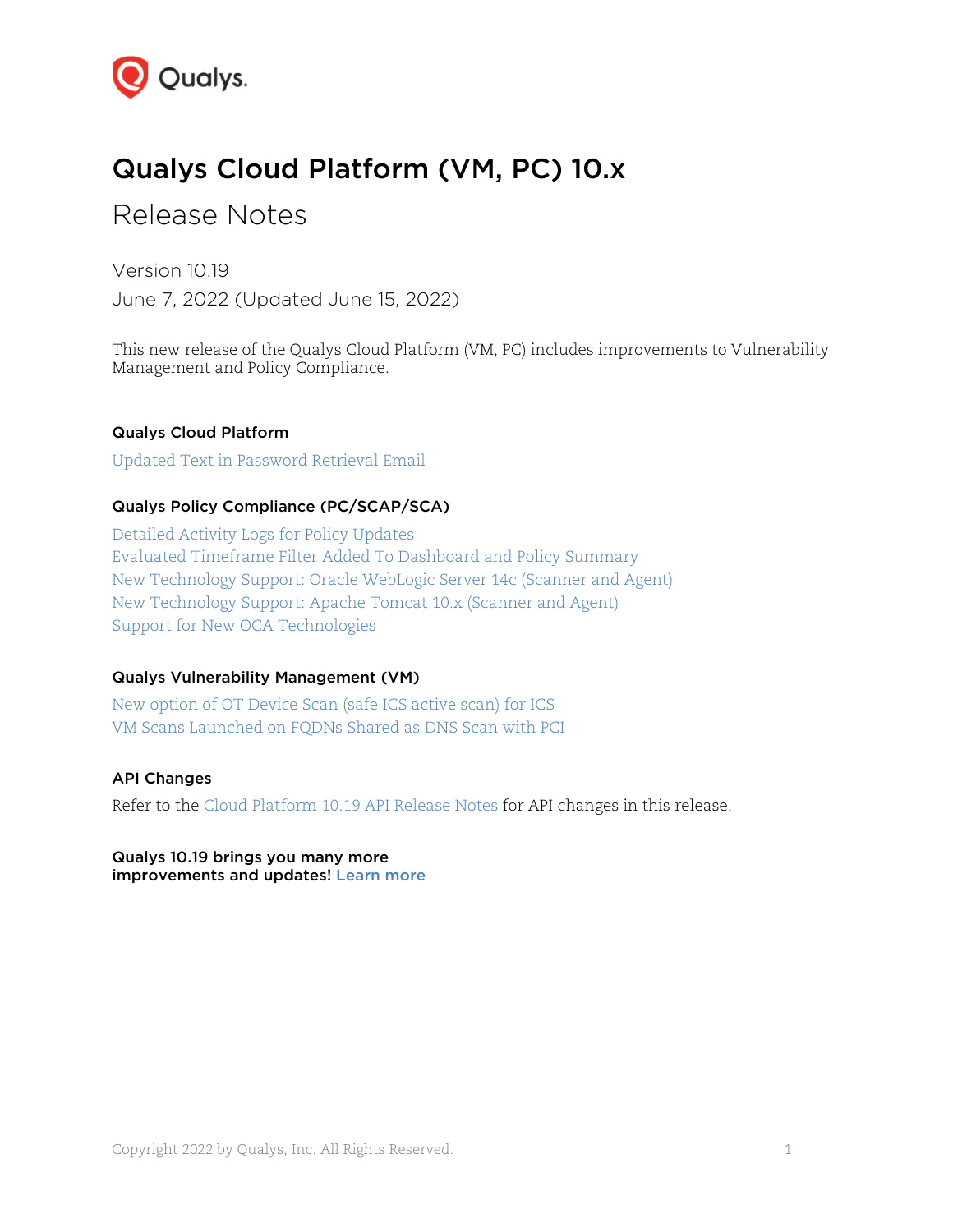## Qualys Cloud Platform

## <span id="page-1-0"></span>Updated Text in Password Retrieval Email

To obtain a password for a new account or a new password for an existing account, you get an email from Qualys with a link that offers secure access to your login information, an OTP key & OTP code. We updated the text in this email as highlighted below to make it clear that you can use the "Resend" option to get a new email with a new OTP key & OTP code when needed.

The OTP code is valid only for 30 minutes, but you can get a new OTP code by clicking the link in the email, then clicking the "Resend" button as shown below.

| <b>Welcome to Qualys</b>                                                                                                           |                                                                                                                                        |
|------------------------------------------------------------------------------------------------------------------------------------|----------------------------------------------------------------------------------------------------------------------------------------|
| Hello                                                                                                                              |                                                                                                                                        |
| Thank you for your interest in Qualys.                                                                                             |                                                                                                                                        |
| Please click the below link and enter the OTP code corresponding to<br>the OTP key to securely access your password and login URL. |                                                                                                                                        |
| Your username is Joe user                                                                                                          |                                                                                                                                        |
| Link to access your password                                                                                                       |                                                                                                                                        |
| OTP Key: 12345                                                                                                                     |                                                                                                                                        |
| OTP Code: 67890                                                                                                                    |                                                                                                                                        |
| The code is only valid for 30 minutes, but you can use the "Resend"                                                                | To continue with the Activation process, enter Associated OTP code for OTP key 12345<br>from your Activation Email into the box below. |
| option (after clicking the link) to get a new email with a new OTP key<br>and OTP code if needed.                                  |                                                                                                                                        |
|                                                                                                                                    | Enter OTP:                                                                                                                             |
| If you have any questions regarding your Qualys account, please<br>contact me at the email address below.                          | Submit<br>Resend                                                                                                                       |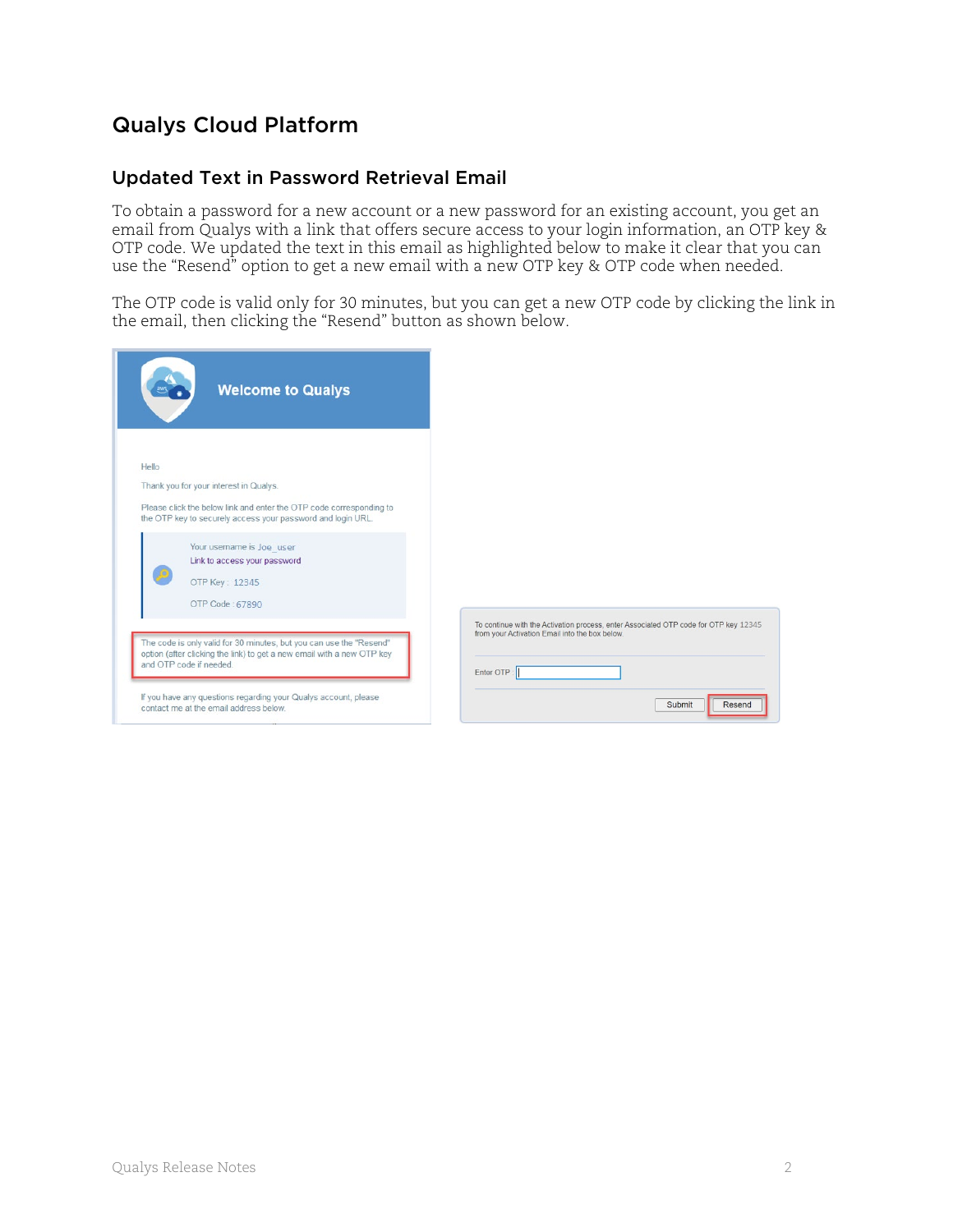## Qualys Policy Compliance (PC/SCAP/SCA)

## <span id="page-2-0"></span>Detailed Activity Logs for Policy Updates

With this release, we have added more detailed activity logs for certain user actions performed while editing a policy in the Policy Editor. This allows for better monitoring and tracking of policy changes.

These policy changes will now be logged in detail:

- Control is added or removed
- Control technology is added or removed
- Expected value for a control is changed
- Policy technology is added or removed
- Policy asset group is added or removed
- Policy Evaluate Now option is enabled or disabled

To see activity logs for policy updates, go to **Users** > **Activity Log**. Logs for policy updates have **Action** "update" and **Module** "policy". In the **Details** column, you'll see the policy title and a description of the change that was made. The **User Name** and **User Login** columns let you know which user performed the action.

| Dashboard<br>Policies                   | Scans                 | Reports<br>Exceptions      | Users<br>Assets                                                                                                                                                                                           |                 |                      |                                             |
|-----------------------------------------|-----------------------|----------------------------|-----------------------------------------------------------------------------------------------------------------------------------------------------------------------------------------------------------|-----------------|----------------------|---------------------------------------------|
| $\equiv$ Users<br><b>Users</b>          | <b>Business Units</b> | <b>Distribution Groups</b> | <b>Setup</b><br>Activity Log                                                                                                                                                                              |                 |                      |                                             |
| Filters V<br>New $\mathbf{v}$<br>Search |                       |                            |                                                                                                                                                                                                           |                 |                      | $\triangleright$<br>◎ v<br>$1 - 20$ of 2676 |
| Date                                    | - Action              | Module                     | Details                                                                                                                                                                                                   | User Name       | User Login User Role |                                             |
| 2022-05-24 11:36:47 (GMT+0200) update   |                       | policy                     | Policy AGMS - SDC & UDC - Policy updated. Asset groups removed from policy: Asset ip. Previous asset groups<br>were: Asset_ip, Asset_DNS, Asset_custom_ip, Asset_custom_dns                               | Joe User        | joe user             | Manager                                     |
| 2022-05-24 11:36:47 (GMT+0200) update   |                       | policy                     | Policy AGMS - SDC & UDC - Policy updated. Cardinality/operator changed for control 1073 for technology CentOS<br>5 x. New value: ne                                                                       | Joe User        | joe user             | Manager                                     |
| 2022-05-24 11:36:47 (GMT+0200) update   |                       | policy                     | Policy AGMS - SDC & UDC - Policy updated. Expected value changed for control 1073 for technology CentOS 5.x.<br>New value: 100                                                                            | Joe User        | joe user             | Manager                                     |
| 2022-05-24 11:32:22 (GMT+0200) update   |                       | policy                     | Policy 'CIS Benchmark for IBM AIX 6.1, v1.1.0 [Scored, Level 2] v.3.0"                                                                                                                                    | <b>Joe User</b> | joe_user             | Manager                                     |
| 2022-05-24 11:32:22 (GMT+0200) update   |                       | policy                     | Policy CIS Benchmark for IBM AIX 6.1, v1.1.0 [Scored, Level 2] v.3.0 updated. Expected value changed for control<br>3974 for technology AIX 6.x. New value: false                                         | Joe User        | joe user             | Manager                                     |
| 2022-05-24 11:31:12 (GMT+0200) update   |                       | policy                     | Policy 'CIS Benchmark for IBM AIX 6.1, v1.1.0 [Scored, Level 2] v.3.0'                                                                                                                                    | <b>Joe User</b> | joe_user             | Manager                                     |
| 2022-05-24 11:31:10 (GMT+0200) update   |                       | policy                     | Policy CIS Benchmark for IBM AIX 6.1, v1.1.0 [Scored, Level 2] v.3.0 updated. Asset groups removed from policy: AG<br>CN 10.10.32.227. Previous asset groups were: AG CN 10.10.25.235, AG CN 10.10.32.227 | Joe User        | joe user             | Manager                                     |
| 2022-05-24 11:29:52 (GMT+0200) update   |                       | policy                     | Policy 'CIS Benchmark for IBM AIX 6.1, v1.1.0 [Scored, Level 2] v.3.0'                                                                                                                                    | Joe User        | loe user             | Manager                                     |
| 2022-05-24 11:29:51 (GMT+0200) update   |                       | policy                     | Policy Evaluate Now option Enabled for Policy CIS Benchmark for IBM AIX 6.1, v1.1.0 [Scored, Level 2] v.3.0.                                                                                              | <b>Joe User</b> | joe user             | Manager                                     |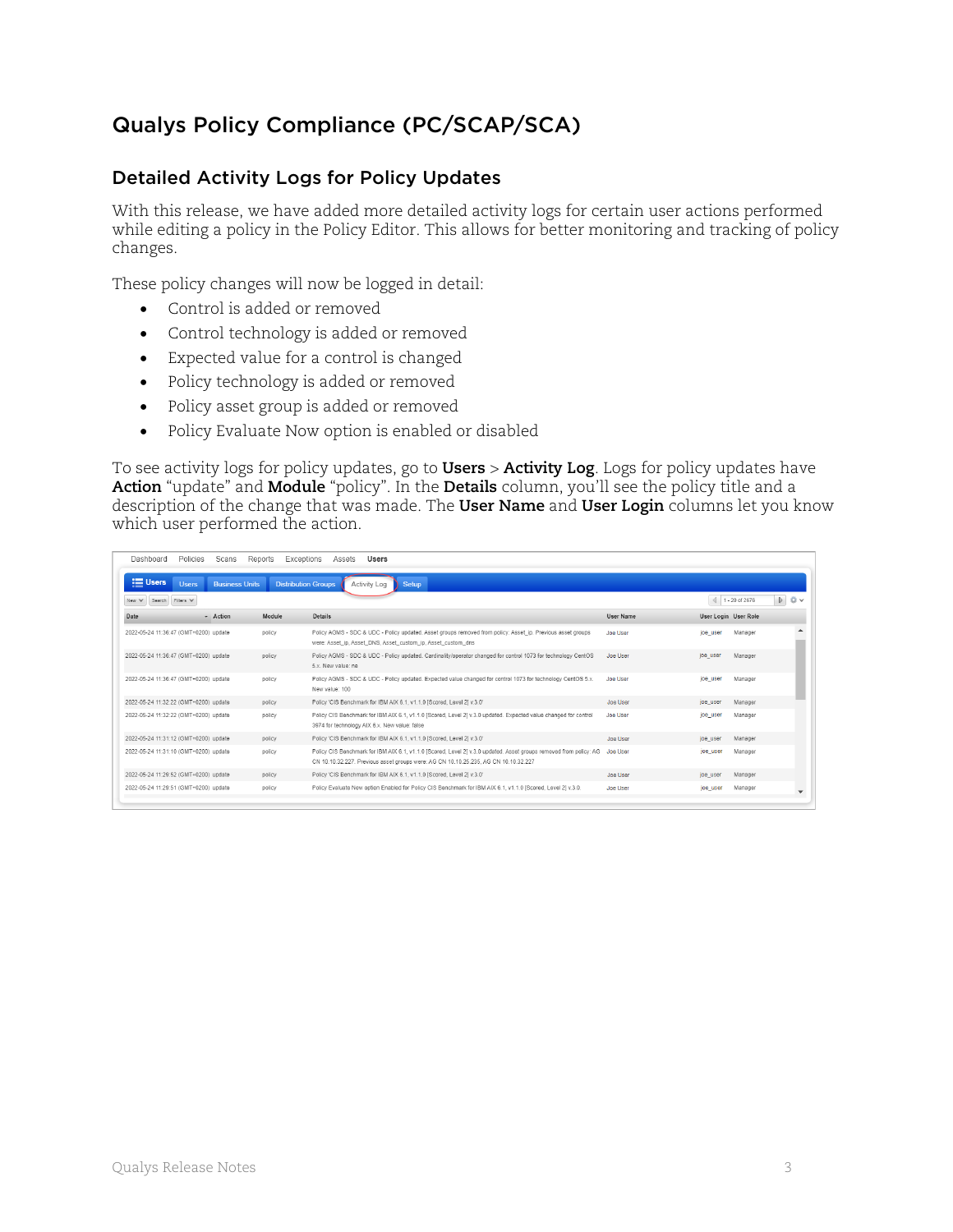## <span id="page-3-0"></span>Evaluated Timeframe Filter Added To Dashboard and Policy Summary

When viewing a **Classic UI Dashboard** or the **Policy Summary** tab under **Reports**, you'll see the new **Evaluated** timeframe filter. This filters host control data by the last evaluated date. The Dashboard and Policy Summary will only include data for controls that were last evaluated in the timeframe that you select. This change is primarily for the benefit of SCA customers and customers with SCA+PC that want to see a combined dashboard. PC customers that have already been migrated to the Enhanced Policy Compliance UI will not be affected unless you choose the option to return to the Classic UI Dashboard.

For the **Evaluated** timeframe filter, you can choose to include controls evaluated in the last 24 hours, last 7 days, last 15 days or last 30 days (the default).

#### Classic UI Dashboards

The **Default Dashboard** has been updated to include the new **Evaluated** timeframe filter. Note that this filter applies to all sections of the dashboard except for the following: Your last scans, Your upcoming scans and Latest reports.



The **Remote Security Hygiene Dashboard** has also been updated to include the new **Evaluated** timeframe filter.

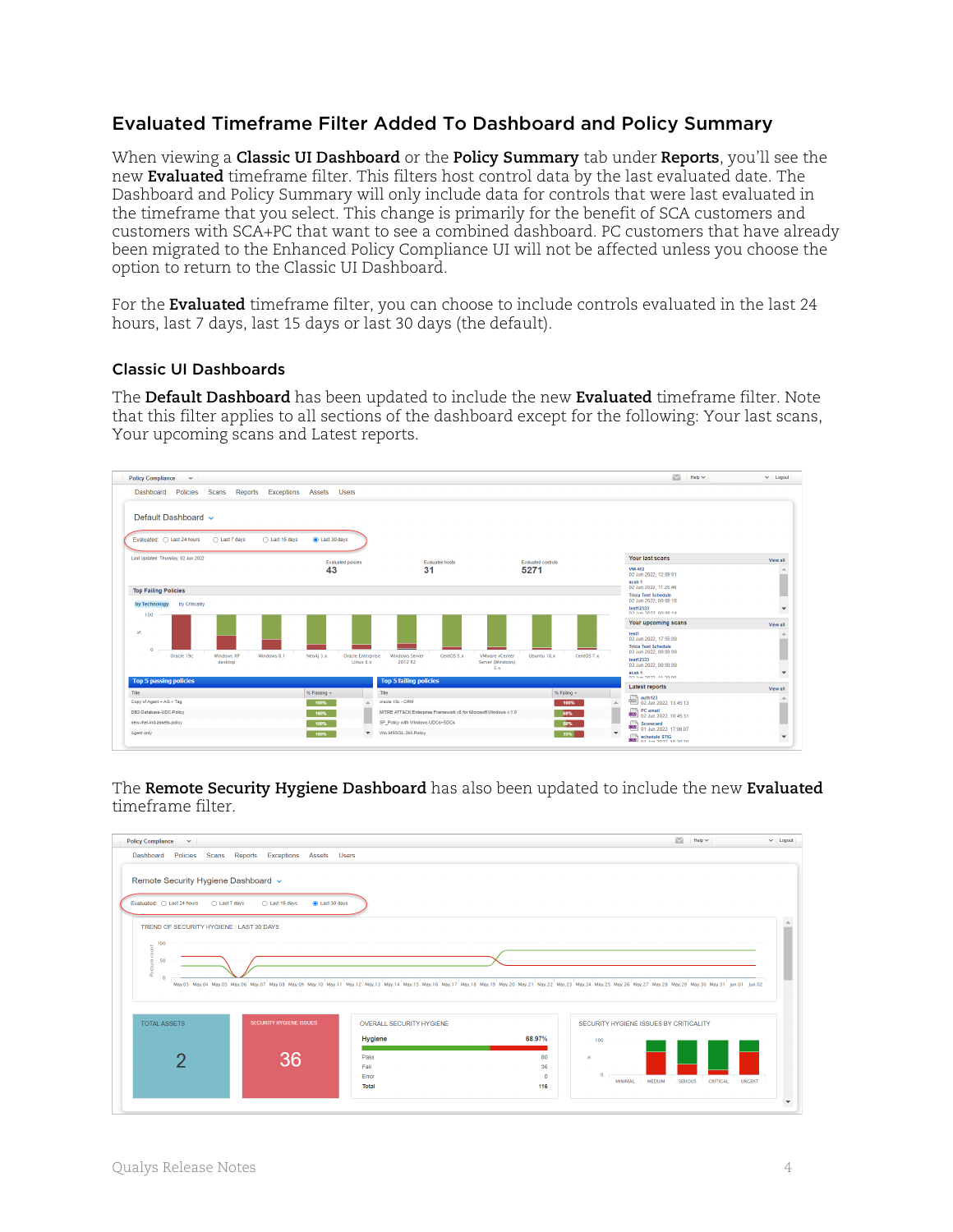#### Policy Summary

The **Reports** > **Policy Summary** tab shows a dashboard view of your compliance status for a single policy. With the new **Evaluated** filter, only controls evaluated in the timeframe selected will be included in this view. The filter is applied to all sections, except the **Trending** graph.

| <b>Policy Compliance</b><br>$\mathbf{v}$                                                                                                 | $\sim$ 1<br>$\sqrt{2}$<br>$Heip \sim$                     | $\mathbf{v}$ Logout |
|------------------------------------------------------------------------------------------------------------------------------------------|-----------------------------------------------------------|---------------------|
| Reports Exceptions Assets Users<br>Dashboard<br>Policies<br>Scans                                                                        |                                                           |                     |
| $\equiv$ Reports<br>Reports<br>Setup<br><b>Schedules</b><br>Templates<br><b>Policy Summary</b><br><b>Control View</b>                    |                                                           |                     |
| <b>Summary</b>                                                                                                                           |                                                           |                     |
| Evaluated: C Last 24 hours<br>◯ Last 7 days<br>◯ Last 15 days<br>Last 30 days                                                            |                                                           |                     |
| $\backsim$<br>Policy: Win-MSSQL-2k8-Policy<br><b>Evaluated controls</b><br>Control instances<br>18<br>$\mathbf{3}$<br>Evaluated hosts: 1 | <b>ERROR</b><br><b>PASS</b><br>12<br>FAIL<br>6<br>$\circ$ |                     |
| <b>Trending</b><br>Last 7 days                                                                                                           | <b>Failure by Criticality</b><br>$\blacktriangledown$     |                     |
| <b>3R</b> 50                                                                                                                             | MINIMAL 0<br>MEDIUM 0                                     |                     |
| $\ddot{\phantom{0}}$<br>27. May<br>28. May<br>29. May<br><b>30. May</b><br>31. May<br>1. Jun<br>2. Jun                                   | SERIOUS 0<br>CRITICAL 6<br>URGENT 0                       |                     |
|                                                                                                                                          |                                                           |                     |
| <b>Top Failing Hosts</b><br><b>Top Failing Controls</b><br>$\boxed{\text{TPA}}$ 33%<br>Status of the 'Media Retention' setting           | <b>CRITICAL</b>                                           | 100%                |
|                                                                                                                                          |                                                           |                     |
|                                                                                                                                          |                                                           |                     |
|                                                                                                                                          |                                                           |                     |
|                                                                                                                                          |                                                           |                     |
|                                                                                                                                          |                                                           |                     |

If you have not evaluated any controls for the selected policy in the timeframe selected, then the **Policy Summary** will show 0 counts for the number of evaluated hosts, evaluated controls, control instances, number of controls with Pass/Fail/Error, and there won't be any top failing hosts or top failing controls listed. See the example below.

As mentioned, the **Evaluated** timeframe filter is not applied to the **Trending** graph. This graph will show data as long as controls were evaluated at some point and may include data from more than 30 days ago. Note that the **Trending** graph has its own timeframe selection (from last 7 days to last 90 days).

| $\equiv$ Reports<br><b>Reports</b><br><b>Schedules</b>  | <b>Policy Summary</b>  | <b>Control View</b> | <b>Templates</b><br>Setup                                       |                                                                     |
|---------------------------------------------------------|------------------------|---------------------|-----------------------------------------------------------------|---------------------------------------------------------------------|
| <b>Summary</b>                                          |                        |                     |                                                                 |                                                                     |
| Evaluated: O Last 24 hours<br>$\bigcirc$ Last 7 days    | $\bigcap$ Last 15 days | Last 30 days        |                                                                 |                                                                     |
| Policy: Xp policy<br>$\checkmark$<br>Evaluated hosts: 0 |                        |                     | <b>Evaluated controls</b><br><b>Control instances</b><br>0<br>0 | <b>FAIL</b><br><b>ERROR</b><br><b>PASS</b><br>$\mathbf 0$<br>0<br>0 |
| <b>Trending</b>                                         |                        |                     | Last 7 days                                                     | <b>Failure by Criticality</b><br>▼                                  |
| Pass/Fail/Error<br>Controls/Hosts                       |                        |                     |                                                                 |                                                                     |
| 100                                                     |                        |                     |                                                                 |                                                                     |
|                                                         |                        |                     | Thursday, Jun 02, 2022<br>Passed: 53.32%                        |                                                                     |
| $\aleph$<br>50                                          |                        |                     | Failed: 46.36%<br>Error: 0.33%                                  |                                                                     |
|                                                         |                        |                     |                                                                 |                                                                     |
|                                                         |                        |                     |                                                                 | MINIMAL 0                                                           |
| $\mathbf 0$<br>27. May                                  | 28. May                | 29. May             | 4z<br>30. May<br>31. N                                          | MEDIUM 0<br>SERIOUS 0<br>CRITICAL 0                                 |
|                                                         |                        |                     |                                                                 | URGENT 0                                                            |
| <b>Top Failing Hosts</b>                                |                        |                     | <b>Top Failing Controls</b>                                     |                                                                     |
|                                                         | No failing hosts       |                     |                                                                 | No failing controls                                                 |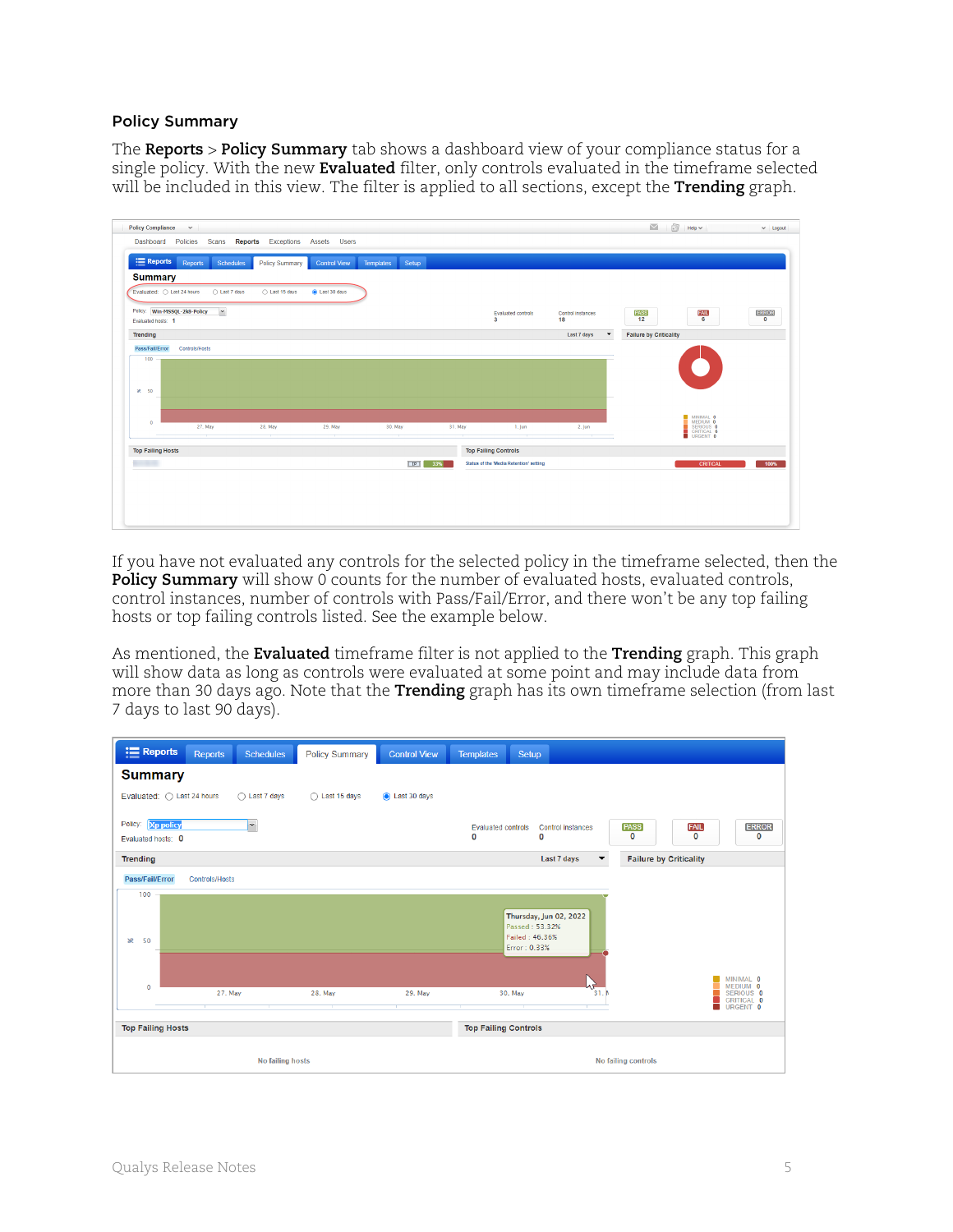### <span id="page-5-0"></span>New Technology Support: Oracle WebLogic Server 14c (Scanner and Agent)

We've extended our support for Oracle Weblogic Server to include Oracle WebLogic Server 14c. This technology is supported for authenticated scans using a scanner and for agent scans.

If you're using a scanner, you'll need to create an Oracle WebLogic Server authentication record in order to authenticate to the web server running on a Unix host. Unix authentication is also required so you'll also need a Unix record for the host running the web server. Go to **Scans** > **Authentication** > **New** to create authentication records for Unix and Oracle WebLogic Server.

If you're using Cloud Agent for Policy Compliance (PC), Oracle WebLogic Server 14c instances will be auto-discovered by the Cloud Agent. When an Oracle WebLogic Server 14c instance is detected on a host by an agent scan, it will appear on the **PC** > **Assets** > **Middleware Assets** tab.

| Dashboard                     | Policies Scans<br>Reports<br>Exceptions Assets Users            |                                                 |                       |                       |                     |                      |
|-------------------------------|-----------------------------------------------------------------|-------------------------------------------------|-----------------------|-----------------------|---------------------|----------------------|
| <b>E</b> Assets               | <b>Host Assets</b><br><b>Asset Groups</b><br>Middleware Assets  | Setup<br><b>Networks</b><br><b>Asset Search</b> |                       |                       |                     |                      |
| Actions (1) V                 | New W Search                                                    |                                                 |                       |                       | $1.11$ of 11        | D Ov                 |
| $\Box$ ip                     | $-$ Hostname                                                    | <b>OS</b>                                       | Middleware Technology | <b>Status</b>         | <b>Update Date</b>  |                      |
|                               |                                                                 |                                                 | Instance Found        |                       |                     | $\blacktriangle$     |
| ø                             |                                                                 | CentOS Linux 7.8.2003                           | WEBLOGIC              | Successful Activation | 2022-05-24 17:48:46 |                      |
|                               |                                                                 |                                                 | Instance Found        |                       |                     | ▉                    |
| 0                             |                                                                 | Oracle Enterprise Linux 7.2                     | MySQL                 | Successful Activation | 2022-04-08 05:30:11 |                      |
|                               |                                                                 |                                                 | Instance Found        |                       |                     | $\blacktriangledown$ |
| ID: 1140029                   |                                                                 |                                                 |                       |                       |                     |                      |
|                               |                                                                 |                                                 |                       |                       |                     |                      |
| IP:                           |                                                                 |                                                 |                       |                       |                     |                      |
| Hostname:                     |                                                                 |                                                 |                       |                       |                     |                      |
| Agent UUID:                   | ed9c56fa-5995-4d63-8178-d7923860f8bb                            |                                                 |                       |                       |                     |                      |
| OS:                           | CentOS Linux                                                    |                                                 |                       |                       |                     |                      |
| Instance Type:                | WEBLOGIC                                                        |                                                 |                       |                       |                     |                      |
| Instances:                    |                                                                 |                                                 |                       |                       |                     |                      |
| Instance 1:<br><b>WL_HOME</b> | /opt/Oracle/Middleware/Oracle_Home/wiserver                     |                                                 |                       |                       |                     |                      |
| <b>DOMAIN PATH</b>            | /opt/Oracle/Middleware/Oracle_Home/user_projects/domains/medrec |                                                 |                       |                       |                     |                      |
| <b>DOMAIN NAME</b>            | medrec                                                          |                                                 |                       |                       |                     |                      |
| PRODUCT                       | Oracle WebLogic Server 14c                                      |                                                 |                       |                       |                     |                      |
| HOME_PATH                     | /opt/Oracle/Middleware/Oracle Home                              |                                                 |                       |                       |                     |                      |
| <b>VERSION</b>                | 14.1.1.0.0                                                      |                                                 |                       |                       |                     |                      |
| <b>TECHNOLOGY</b>             | WebLogic 14                                                     |                                                 |                       |                       |                     |                      |

#### Policies and Controls

You'll see Oracle WebLogic Server 14c in the **Technologies** list when creating new policies and when searching controls by technology.

| <b>Create a New Policy</b>                                                                                                                                                                                                                                                                               | <b>Search</b>                                                                                                                                                                                                                                                                                                                          | $\mathbf x$ |
|----------------------------------------------------------------------------------------------------------------------------------------------------------------------------------------------------------------------------------------------------------------------------------------------------------|----------------------------------------------------------------------------------------------------------------------------------------------------------------------------------------------------------------------------------------------------------------------------------------------------------------------------------------|-------------|
| Empty Policy: Build your policy from scratch.<br>Select technologies for your policy. Your selection makes up the global technologies list for the policy and determines which controls can be added to the<br>policy. Note - You can change the technologies at any time from within the Policy Editor. | CIDs:<br>Example:1072,1071,1091 (up to 20)<br>Text:                                                                                                                                                                                                                                                                                    |             |
| <b>REQUIRED</b><br>Technologies Select at least one technology.                                                                                                                                                                                                                                          | Status:<br>Deprecated                                                                                                                                                                                                                                                                                                                  |             |
| Search technologies:<br>Add All   Remove All<br>337 technologies<br>Add all shown<br>No technologies sele<br>Oracle JRE<br>Oracle WebLogic Server 11g<br>Oracle WebLogic Server 12c<br>Oracle WebLogic Server 14c<br>PaloAlto Networks PAN-OS<br>PaloAlto Networks PAN-OS 10.x                           | DB OS CIDs:   Instance Data Collection<br>Technologies:<br>U Chacle webLogic server ing<br>Oracle WebLogic Server 12c<br>Oracle WebLogic Server 14c<br><b>PaloAlto Networks PAN-US</b><br>□ PaloAlto Networks PAN-OS 10.x<br>DelaAlta Maturaria RAN OR B v<br>Frameworks:<br>ANSSI 40 Essential Measures for a Healthy Network Ver 1 A |             |
| <b>Choose Source</b><br><b>Back</b><br><b>Next</b>                                                                                                                                                                                                                                                       | <b>Search</b>                                                                                                                                                                                                                                                                                                                          |             |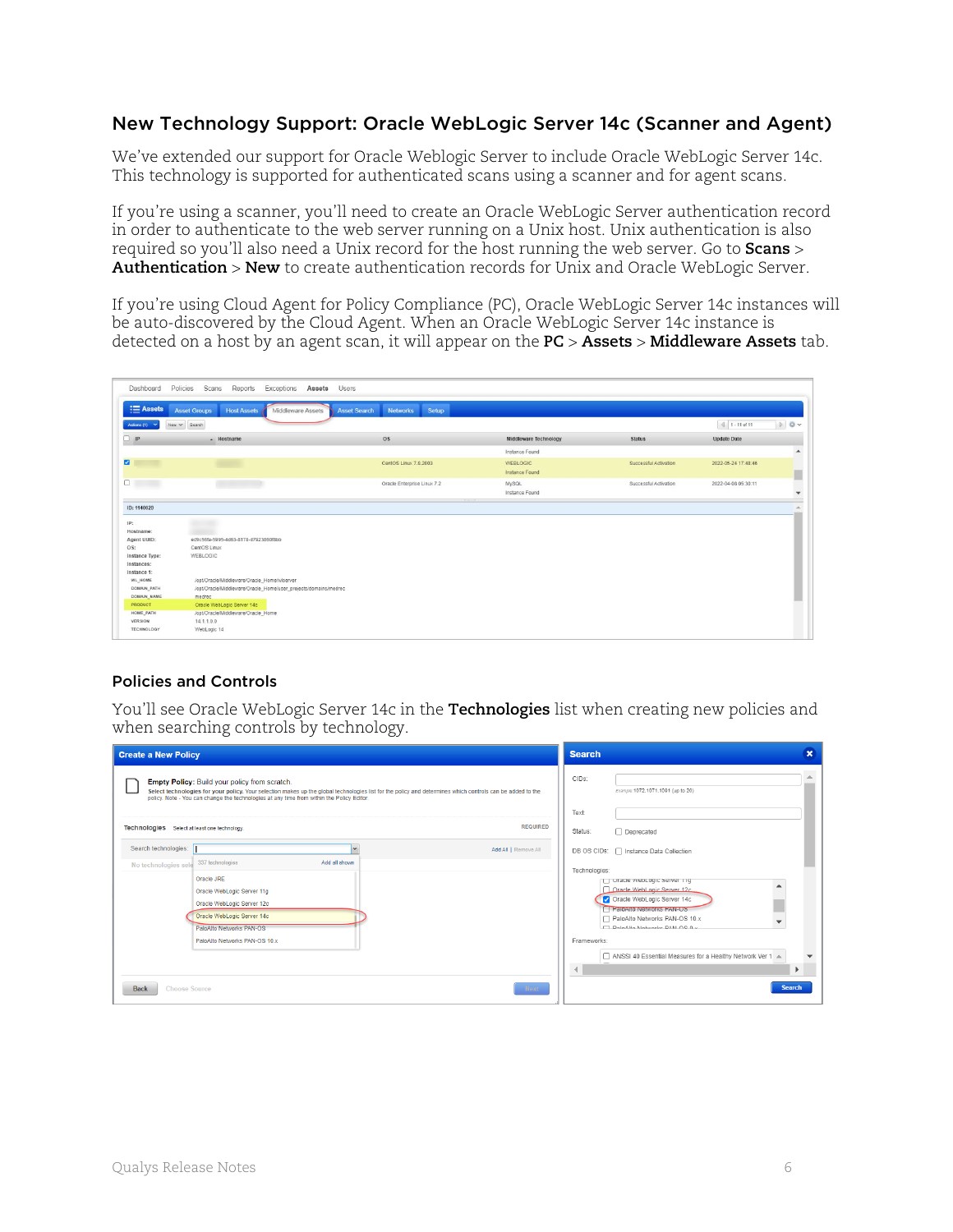#### Sample Report

You'll see the Oracle WebLogic Server 14c technology for scanned hosts in Scan Results and Compliance Reports. Here's a sample Scorecard Report where the new technology appears.



## <span id="page-6-0"></span>New Technology Support: Apache Tomcat 10.x (Scanner and Agent)

We've extended our support for Apache Tomcat Server to include Apache Tomcat 10.x on Unix hosts. This technology is supported for authenticated scans using a scanner and for agent scans. Note that Apache Tomcat 10.x is not supported for Windows hosts.

If you're using a scanner, you'll need to create a Tomcat Server authentication record in order to authenticate to the server running on a Unix host. You'll also need a Unix record defined for the host running the server. Go to **Scans** > **Authentication** > **New** to create new authentication records for Unix and Tomcat Server.

If you're using Cloud Agent for Policy Compliance (PC), Apache Tomcat 10.x instances will be auto-discovered by the Linux Cloud Agent. When a Tomcat Server 10.x instance is detected on a host by an agent scan, it will appear on the **PC** > **Assets** > **Middleware Assets** tab.

| Dashboard             | Policies<br>Scans<br>Reports<br>Exceptions<br>Assets           | Users                                                     |                                    |                       |                     |                          |
|-----------------------|----------------------------------------------------------------|-----------------------------------------------------------|------------------------------------|-----------------------|---------------------|--------------------------|
| $\equiv$ Assets       | Middleware Assets<br><b>Host Assets</b><br><b>Asset Groups</b> | Setup<br><b>Asset Search</b>                              |                                    |                       |                     |                          |
| Actions (1)           | Search<br>New $\vee$                                           |                                                           |                                    |                       | 1.7 of 7            | Dov                      |
| $\Box$ IP             | - Hostname                                                     | <b>OS</b>                                                 | Middleware Technology              | <b>Status</b>         | Update Date         |                          |
| ø                     |                                                                | CentOS Linux 7.5.1804                                     | <b>TOMCAT</b><br>Instance Found    | Successful Activation | 2022-05-25 20:05:28 | A.                       |
| $\Box$                |                                                                | Windows Server 2012 R2 Standard 64 bit Edition<br>$+1000$ | <b>IEXPLORER</b><br>Instance Found | NOT ACTIVATED         | 2021-08-15 22:15:56 | $\mathbf{v}$             |
| ID: 1141034           |                                                                |                                                           |                                    |                       |                     |                          |
| IP:<br>Hostname:      |                                                                |                                                           |                                    |                       |                     |                          |
| Agent UUID:           | 8707a6ce-8758-44e4-a621-6c469a6b5537                           |                                                           |                                    |                       |                     |                          |
| OS:<br>Instance Type: | CentOS Linux<br>TOMCAT                                         |                                                           |                                    |                       |                     |                          |
| Instances:            |                                                                |                                                           |                                    |                       |                     |                          |
| Instance 1:           |                                                                |                                                           |                                    |                       |                     |                          |
| INST_PATH             | /opt/apache-tomcat-10.0.0-M10                                  |                                                           |                                    |                       |                     |                          |
| PRODUCT               | Apache Tomcat                                                  |                                                           |                                    |                       |                     |                          |
| <b>TECHNOLOGY</b>     | Apache TC 10                                                   |                                                           |                                    |                       |                     |                          |
| HOME PATH             | /opt/apache-tomcat-10.0.0-M10                                  |                                                           |                                    |                       |                     |                          |
| <b>VERSION</b>        | 10.0.0-M10                                                     |                                                           |                                    |                       |                     | $\overline{\phantom{a}}$ |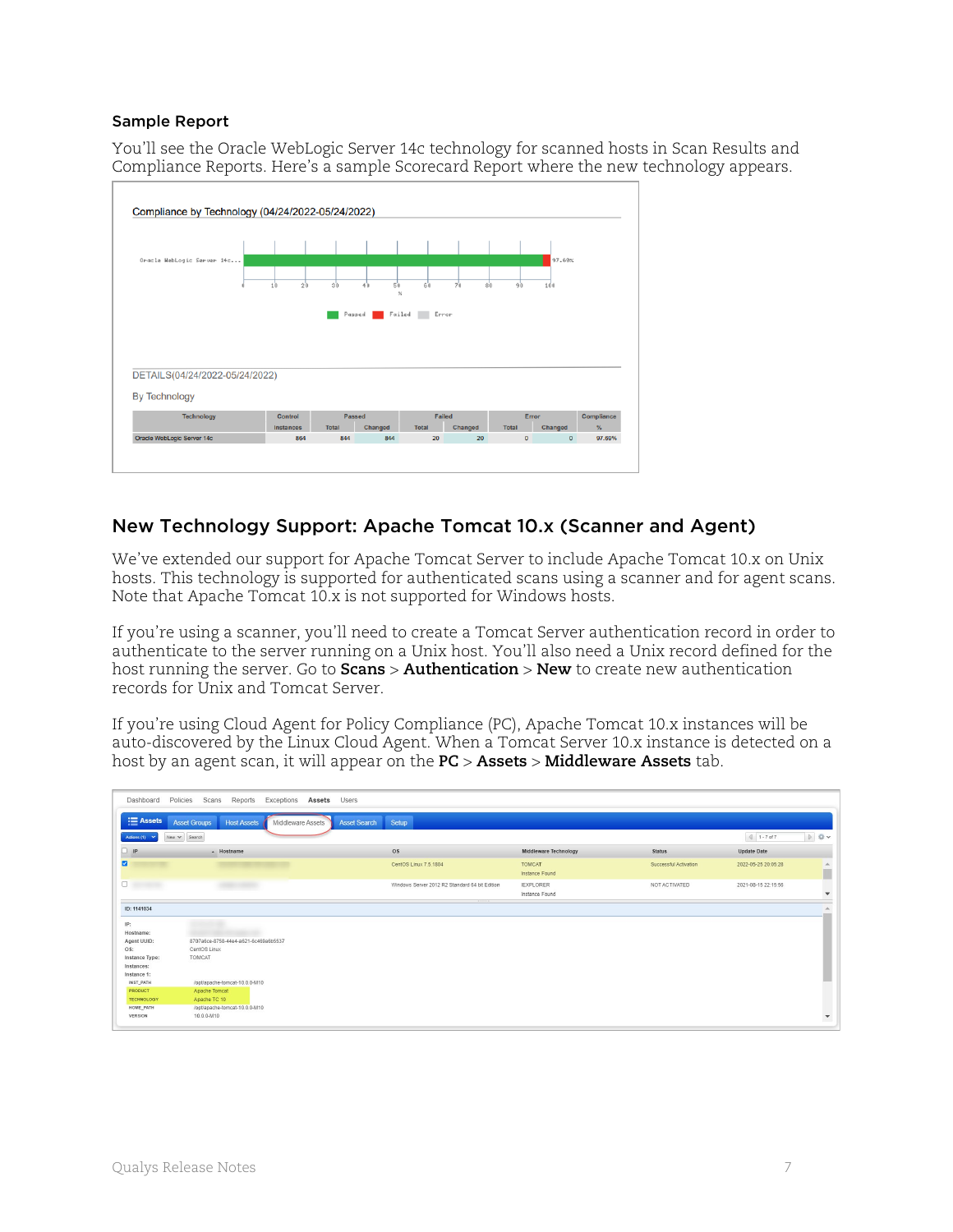#### Policies and Controls

You'll see Apache Tomcat 10.x in the **Technologies** list when creating new policies and when searching controls by technology.

| <b>Create a New Policy</b>                                                                                                                                                                                                                                                                                      | <b>Search</b>                                                                                                                                                                              | $\mathbf x$ |
|-----------------------------------------------------------------------------------------------------------------------------------------------------------------------------------------------------------------------------------------------------------------------------------------------------------------|--------------------------------------------------------------------------------------------------------------------------------------------------------------------------------------------|-------------|
| <b>Empty Policy: Build your policy from scratch.</b><br>Select technologies for your policy. Your selection makes up the global technologies list for the policy and determines which controls can be added to the<br>policy. Note - You can change the technologies at any time from within the Policy Editor. | CIDs:<br>Example: 1072, 1071, 1091 (up to 20)<br>Text:                                                                                                                                     | ▲           |
| <b>REQUIRED</b><br>Technologies Select at least one technology.<br>Search technologies:<br>Add All   Remove All<br>338 technologies<br>Add all shown<br>No technologies sele<br>Apache Tomcat 10.x<br>Apache Tomcat 6.x<br>Apache Tomcat 7.x<br>Apache Tomcat 8.x                                               | Status:<br>Deprecated<br>DB OS CIDs:   Instance Data Collection<br>Technologies:<br>Apache Tomcat 10.x<br>Apache Tomcat 6.x<br>Apache Tomcat 7.x<br>Apache Tomcat 8.x<br>Apache Tomcat 9.x |             |
| Apache Tomcat 9.x<br>Apple Safari 11.x<br><b>Choose Source</b><br><b>Back</b><br><b>Next</b>                                                                                                                                                                                                                    | Frameworks:<br>ANSSI 40 Essential Measures for a Healthy Network Ver 1 A<br>$\blacktriangleleft$<br>▶<br><b>Search</b>                                                                     |             |

#### Sample Report

You'll see the Apache TC 10 instance technology for scanned hosts in Scan Results and Compliance Reports. Here's a sample report with an Apache Tomcat 10 instance.

|                                                                |                                                                              | <b>CentOS Linux 7.5.1804</b>                                                                                                     |
|----------------------------------------------------------------|------------------------------------------------------------------------------|----------------------------------------------------------------------------------------------------------------------------------|
| Controls:                                                      | 182                                                                          |                                                                                                                                  |
| Passed:                                                        | 182 (100%)                                                                   |                                                                                                                                  |
| Failed:                                                        | 0                                                                            |                                                                                                                                  |
| Frror:                                                         | $\Omega$                                                                     |                                                                                                                                  |
| Approved Exceptions: 1                                         |                                                                              |                                                                                                                                  |
| <b>Pending Exceptions:</b>                                     | 0                                                                            |                                                                                                                                  |
| Last Scan Date:                                                | 05/25/2022 at 02:19:30 PM (GMT+0530)                                         |                                                                                                                                  |
| <b>Tracking Method:</b>                                        | <b>AGENT</b>                                                                 |                                                                                                                                  |
| Qualys Host ID:                                                | 8707a6ce-8758-44e4-a621-6c469a6b5537                                         |                                                                                                                                  |
| Asset Tags:<br><b>Cloud Agent</b><br><b>Apache Tomcat 10.x</b> |                                                                              |                                                                                                                                  |
| 1. Untitled                                                    |                                                                              |                                                                                                                                  |
|                                                                |                                                                              | (1.1) 9422 Status of the 'ownership' of 'conf' directory within web server instance(Apache TC 10::/<br>Passed<br><b>CRITICAL</b> |
| Instance                                                       | opt/apache-tomcat-10.0.0-M10)<br>Apache TC 10::/opt/apache-tomcat-10.0.0-M10 |                                                                                                                                  |
| <b>Evaluation Date</b>                                         | 05/21/2022 at 01:59:18 AM (GMT+0530)                                         |                                                                                                                                  |
| <b>First Fail Date</b>                                         | N/A                                                                          |                                                                                                                                  |
| Last Fail Date                                                 | N/A                                                                          |                                                                                                                                  |
| <b>First Pass Date</b>                                         | 05/18/2022 at 04:23:23 PM (GMT+0530)                                         |                                                                                                                                  |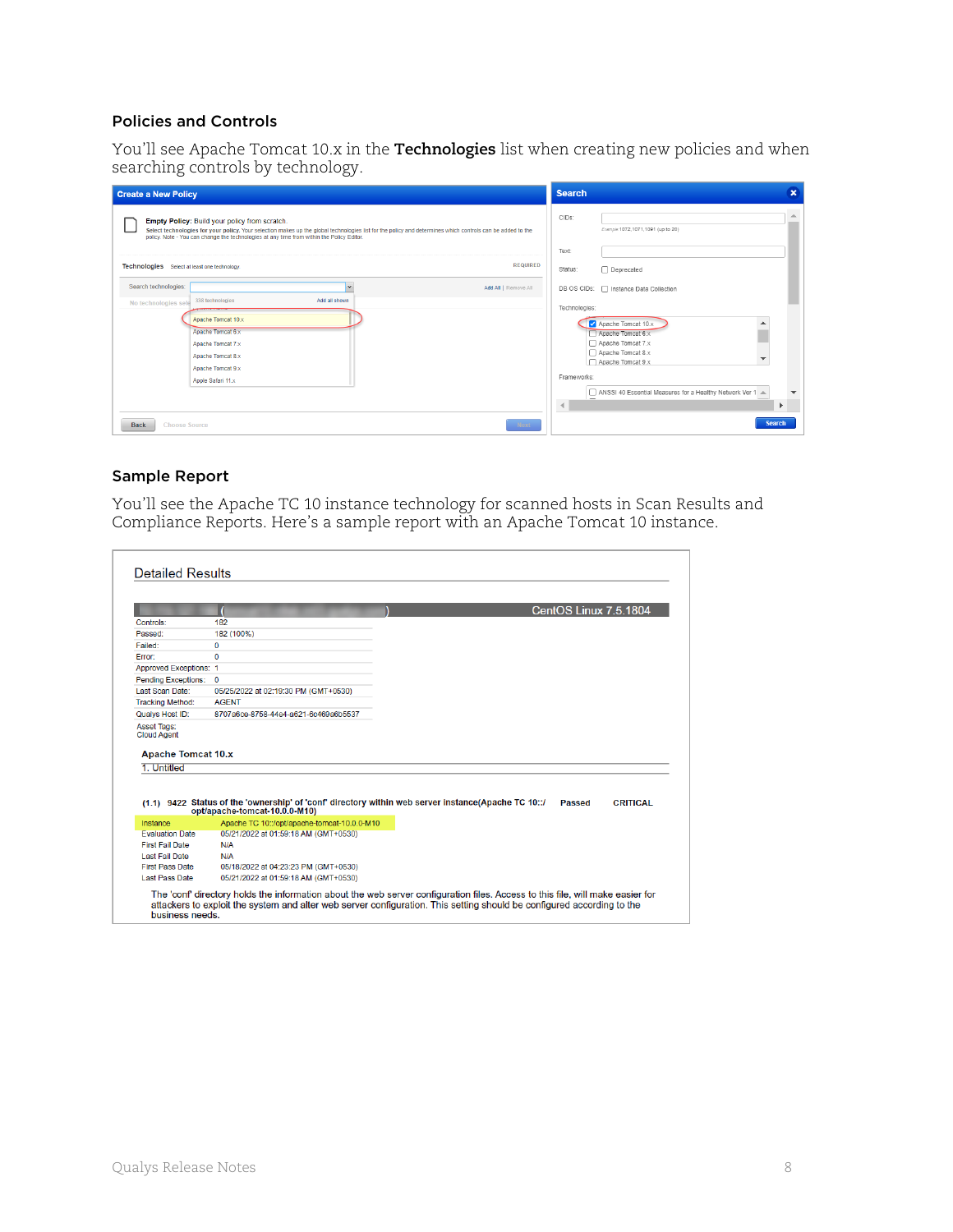## <span id="page-8-0"></span>Support for New OCA Technologies

We now support the following new technologies on assets for which data is collected using Outof-Band Configuration Assessment (OCA) tracking.

- CheckPoint Gaia SP (R80, R81)
- Alcatel Devices (OmniSwitch AOS 6.x)
- Arista MOS

Using the OCA module, upload the corresponding configuration or command output for the assets. Then navigate to **Policy Compliance** > **Reports** tab to run the Policy Compliance Report for these technologies to view the compliance posture.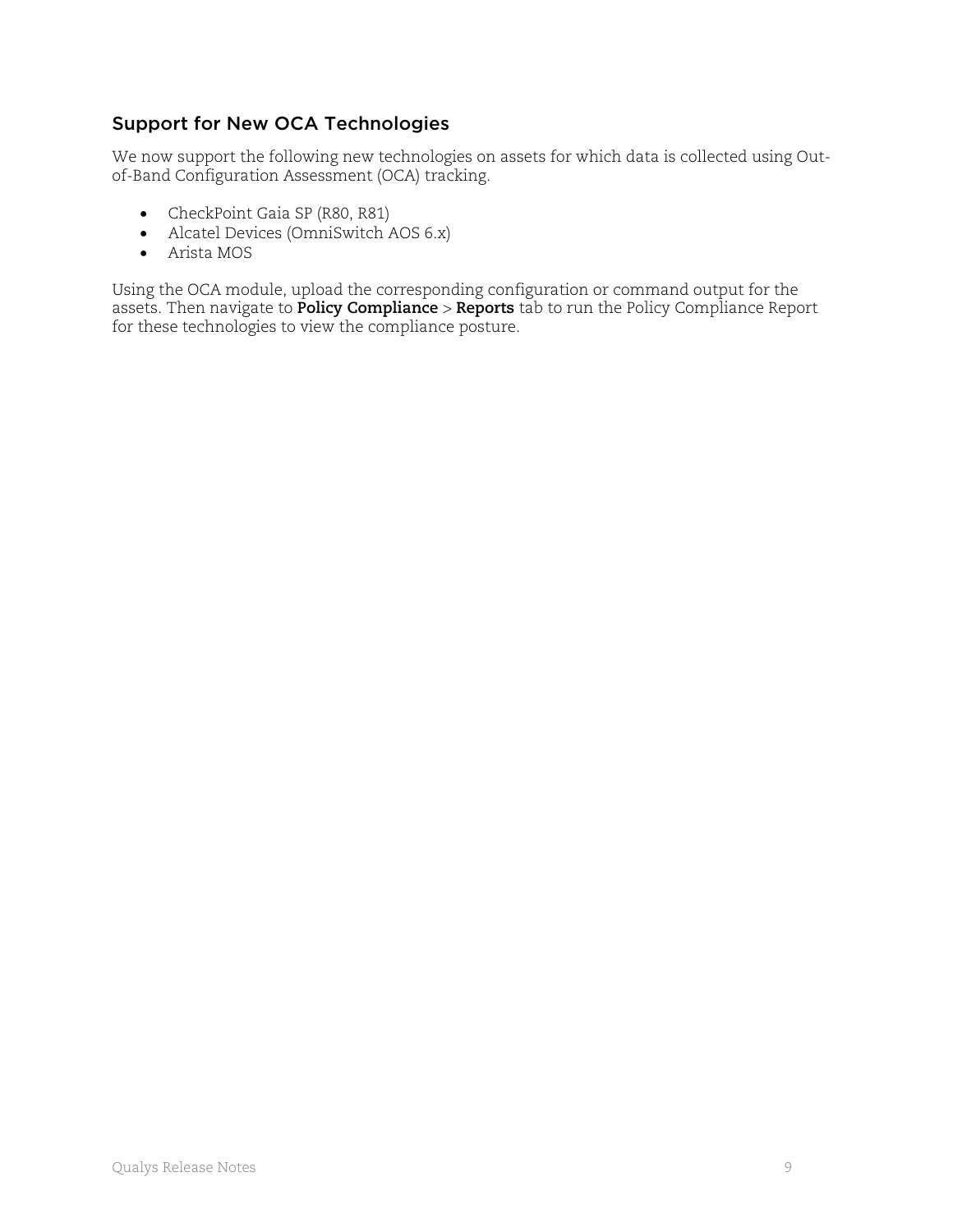## Qualys Vulnerability Management (VM)

## <span id="page-9-0"></span>New option of OT Device Scan (safe ICS active scan) for ICS

Qualys extends the VMDR capabilities to perform safe ICS active scan for Industrial Control Systems (ICS). This new limited scan (OT Device Scan) is designed to be safe for industrial devices, communicating with the target devices over industrial network protocols, querying the sensitive ICS devices in the language they understand. It eliminates the risk of destabilizing device operations during scans. In this release of VMDR, safe ICS active scan supports devices speaking Siemens S7Comm, Ethernet/IP, BACnet, DNP3 and Modbus protocols.

**Note**: The OT Device scan option is visible only if ICS is turned on in your subscription.

OT Device Scan option is provided for the safe ICS active scan. It is a protocol-oriented scan that fetches identityrelated attributes. ICS collects the data from VM/VMDR,

extracts the information and detects the vulnerability. There are many options to suit your needs. The following Option Profiles are supported for OT Device Scan.

- Bacnet with UDP
- DNP3 with TCP
- Ethernet IP with TCP
- Ethernet IP with UDP
- Modbus with TCP
- S7COMM with TCP
- SMB with TCP
- SSH with TCP

SMB with TCP and SSH with TCP protocols are added to scan the engineering stations like HMI, Windows or Linux machines used to configure the PLC. These devices are called OT Endpoints.

### <span id="page-9-1"></span>VM Scans Launched on FQDNs Shared as DNS Scan with PCI

Now when you share the results from a PCI external scan launched in the VM/VMDR application with the PCI service and the scan target included only FQDNs, the scan result is saved with scan type "DNS" in PCI where previously it was saved as scan type "IP". In the PCI module, you can view the scan results shared from VM/VMDR by going to **Network** > **Scan Results**. The **Scan Type** column indicates whether the scan was a DNS or IP scan.

Note that if the scan target includes a mix of FQDNs and IP addresses, then the shared scan result is saved in PCI with "IP" scan type. Since the PCI module supports a single scan with a single host type, we recommend you scan FQDNs and IP addresses in separate scan jobs.

Notes:

- This functionality is available to VM/VMDR users that have set up PCI account links.

- You can only scan FQDNs when the DNS Tracking feature is enabled for your subscription.